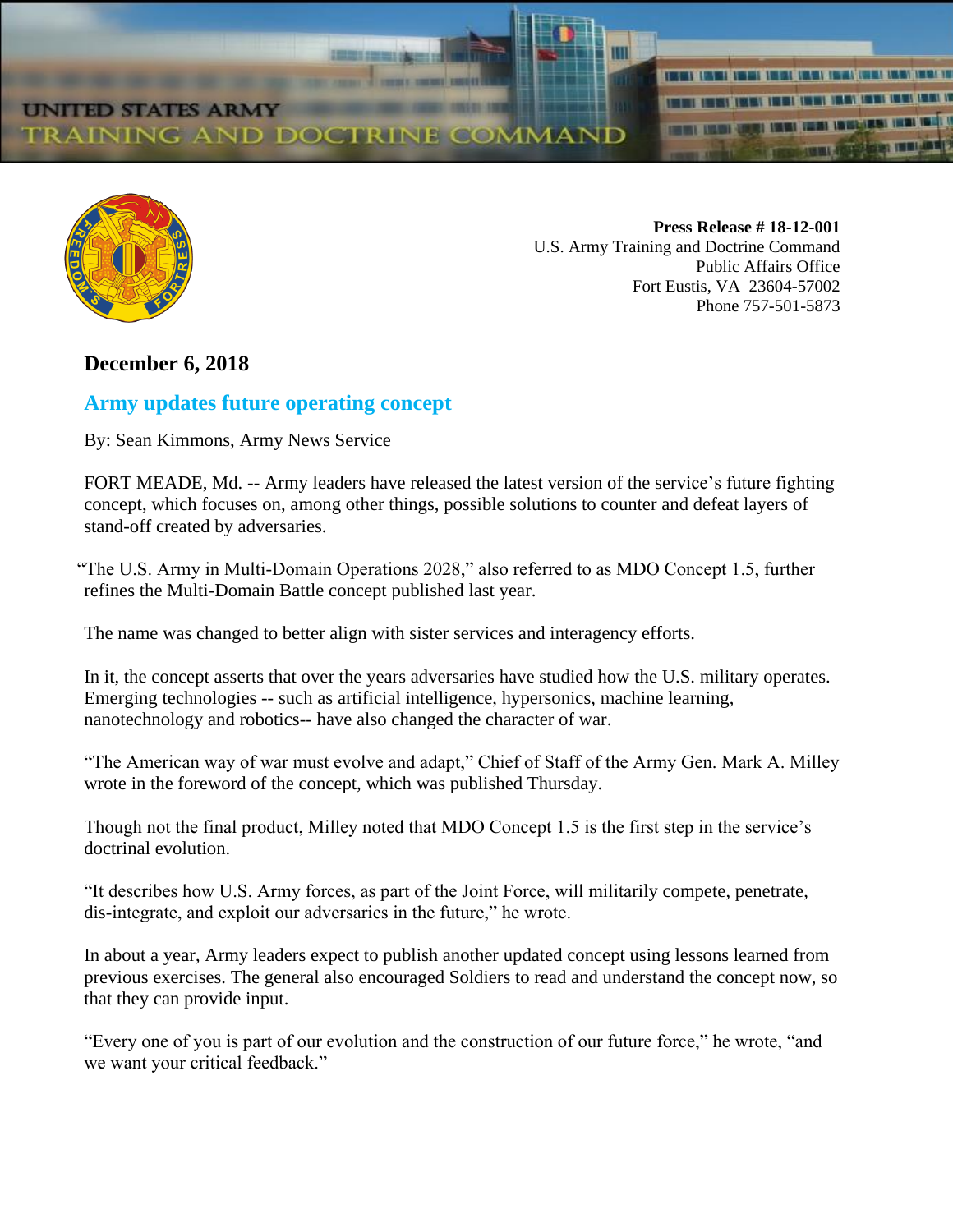A challenge the new concept aims to tackle is layered stand-off, which adversaries can use in those domains to achieve strategic aims without engaging in armed conflict. Those aims, for instance, could be to separate the United States from its partners in the political, military and economic realms.

he latest concept still revolves around operations in the land, maritime, air, space and

cyberspace domains, it provides refined solutions based on ex

Deterrence through the "rapid and continuous integration of all domains" is key in overcoming this challenge, according to Gen. Stephen Townsend, commander of [Army Training and Doctrine](https://www.tradoc.army.mil/)  [Command.](https://www.tradoc.army.mil/)

"If deterrence fails," he wrote in the concept's preface, "Army formations, operating as part of the Joint Force, penetrate and dis-integrate enemy anti-access and area denial systems; exploit the resulting freedom of maneuver to defeat enemy systems, formations and objectives and to achieve our own strategic objectives; and consolidate gains to force a return to competition on terms more favorable to the U.S., our allies and partners."

Army leaders believe they can do this by using three core tenets -- calibrated force posture, multidomain formations, and convergence.

"Calibrated force posture combines position and the ability to maneuver across strategic distances," Townsend wrote. "Multi-domain formations possess the capacity, endurance and capability to access and employ capabilities across all domains to pose multiple and compounding dilemmas on the adversary.

"Convergence achieves the rapid and continuous integration of all domains across time, space and capabilities to overmatch the enemy. Underpinning these tenets are mission command and disciplined initiative at all warfighting echelons."

Based on foundational work by TRADOC and Army Capabilities Integration Center, the [Army](https://armyfuturescommand.com/)  [Futures Command,](https://armyfuturescommand.com/) which was created last year to lead modernization efforts, will implement the concept. It will also work to develop MDO Concept 2.0.

"The Army is refining strategic direction, integrating the Army's future force modernization enterprise, aligning resources to priorities, and maintaining accountability for modernization solutions," said Gen. John Murray, the AFC commander. "We are delivering concepts and capabilities that ensure our Soldiers and formations have overmatch on future battlefields."

The concept will take years to refine as did the Army's previous AirLand Battle concept, which took a decade to finalize.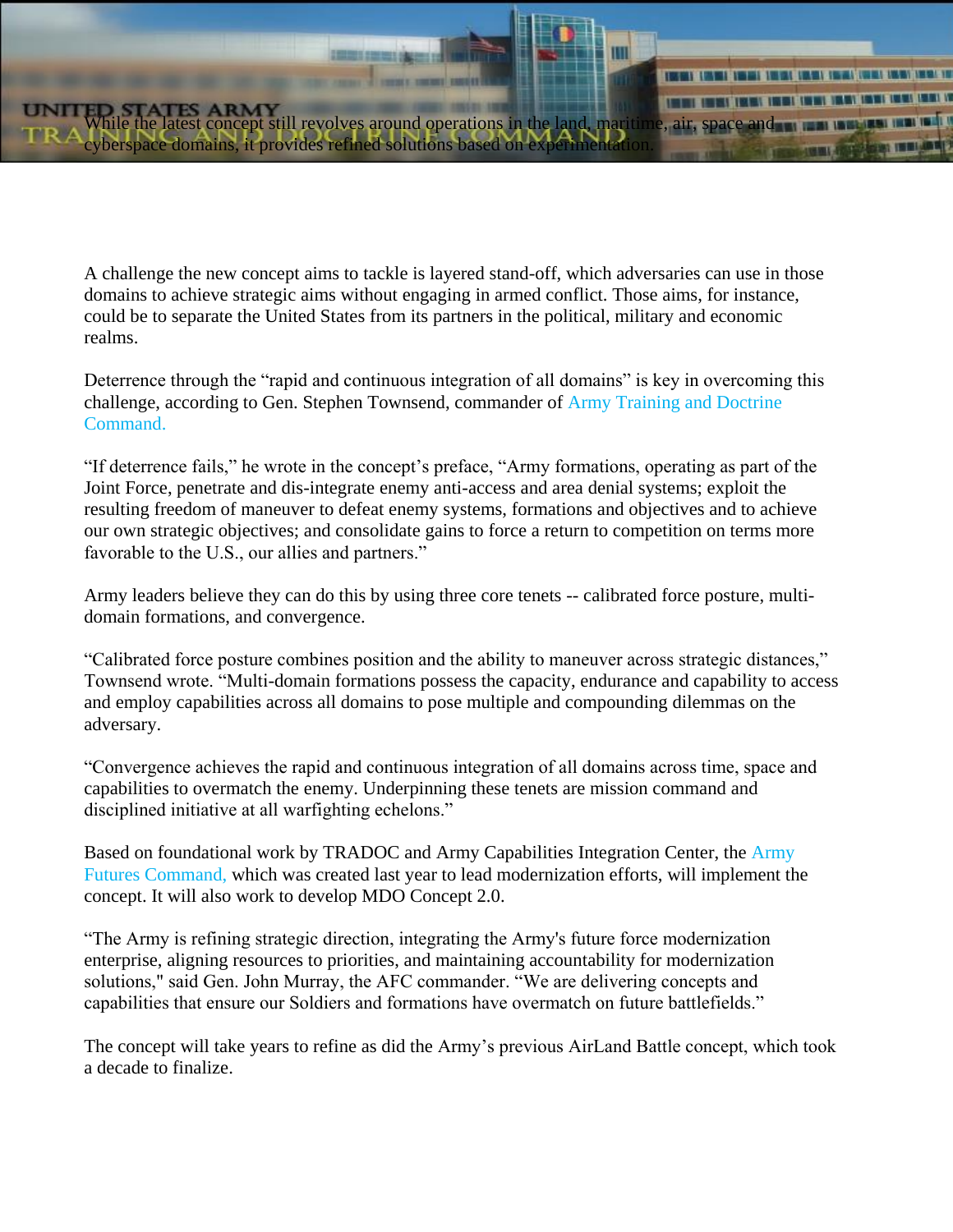Designed to integrate long-range precision fires with an intelligence, cyber, electronic warfare and space detachment, the task force could support, or enable, a new way to fight.

omain Task Force has already tested in the Pacific theater some new capabilities to defe

"Given its capability to compete and provide an initial penetration, the MDTF, as a forerunner to other multi-domain formations now in development, is the essential first step to realizing an MDOcapable Army by 2028," the concept states.

The Army has also worked extensively with the Marine Corps and Air Force in the past 18 months to further refine the concept.

TRADOC and the Air Force's Air Combat Command, for instance, teamed up during four multiservice tabletop exercises over the past year.

"What has become clear is that a single-service concept without undergoing a lot of joint or multiservice experimentation probably has little value in the future," said Brig. Gen. Mark Odom, director of ARCIC's Concept Development and Learning Directorate.

As a component of the Army Strategy, Odom said, the concept also attempts to operationalize the National Defense Strategy and National Military Strategy.

The concept is significant for three reasons, he noted.

an enemy's anti-access and area denial, or A2/AD, system.

First, it focuses on solving operational problems that strategic competitors like Russia and China present to the Joint Force.

"This represents a return to a threat-based approach rather than a capabilities-based approach to concept development," he said.

Second, the concept is inherently joint and recognizes the requirement to develop joint solutions from the top-down.

"Our traditional approach of synchronizing federated or service-federated solutions," he said, "will not work against Russia and China in the future."

Lastly, he added, the concept provides a hypothesis to drive experimentation and modernization.

The full version of the concept can be downloaded from the TRADOC homepage: [https://www.tradoc.army.mil/Portals/14/Documents/MDO/TP525-3-1\\_30Nov2018.pdf](https://www.tradoc.army.mil/Portals/14/Documents/MDO/TP525-3-1_30Nov2018.pdf)